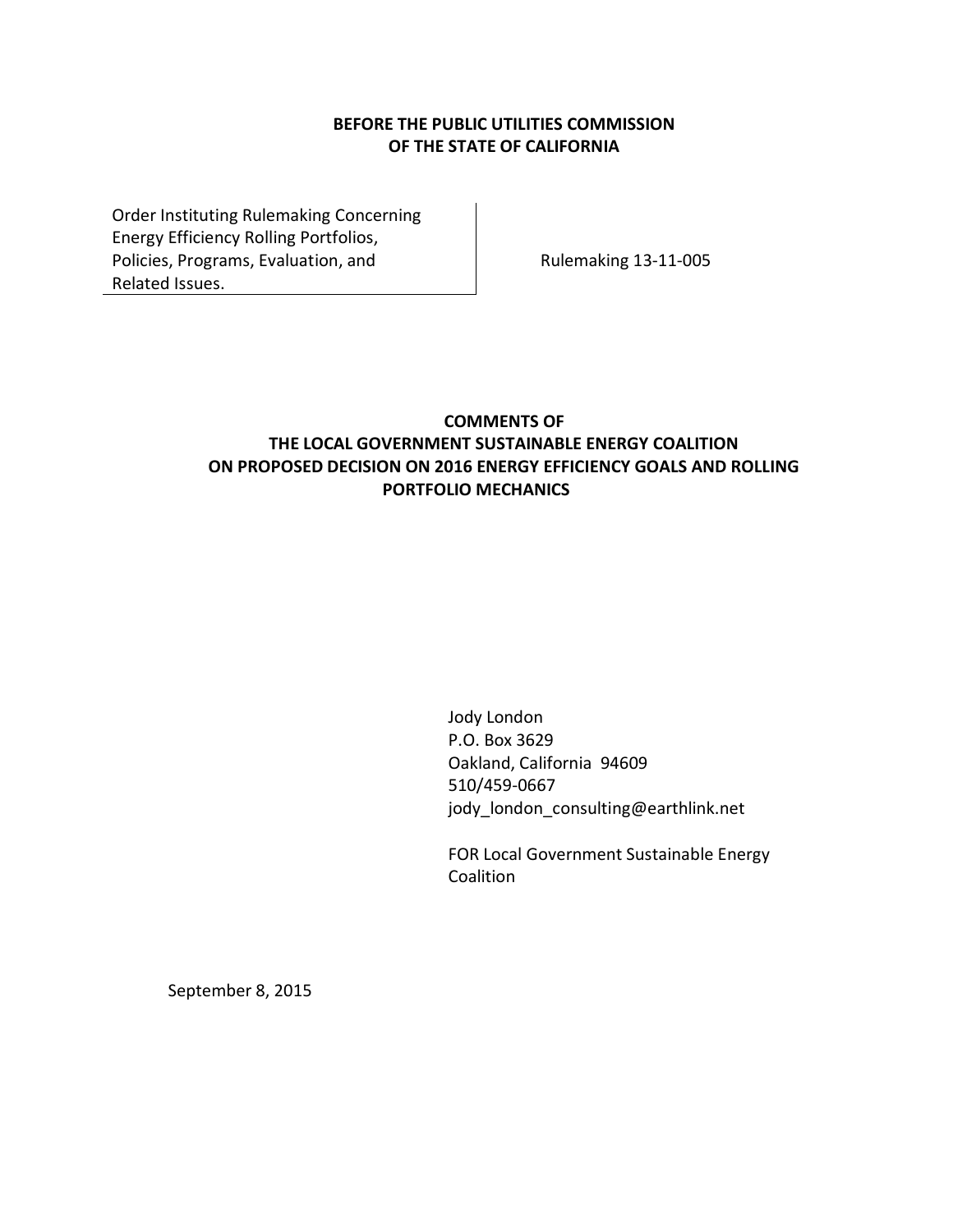# **Table of Contents**

| I.   |                                                                         |                                                                             |  |
|------|-------------------------------------------------------------------------|-----------------------------------------------------------------------------|--|
| Ⅱ.   | Local Governments Should Realize Benefits From The Rolling Portfolio  2 |                                                                             |  |
|      | А.                                                                      |                                                                             |  |
|      | 1.                                                                      |                                                                             |  |
|      | 2.                                                                      |                                                                             |  |
|      | 3.                                                                      | The Decision Should Recognize These Different Roles for Local Governments 3 |  |
|      | В.                                                                      |                                                                             |  |
|      | C.                                                                      |                                                                             |  |
|      | D.                                                                      |                                                                             |  |
| III. |                                                                         | Stakeholder Process Should Be Representative And Accessible To All          |  |
| IV.  |                                                                         | The Rolling Portfolio Can Offer A New Paradigm For Working With Local       |  |
|      |                                                                         |                                                                             |  |
| V.   |                                                                         |                                                                             |  |
|      |                                                                         |                                                                             |  |

[Attachment A:](#page-12-0) R[ecommended Changes To Findings Of Fact, Conclusions Of Law, And](#page-12-1)  [Ordering Paragraphs](#page-12-1)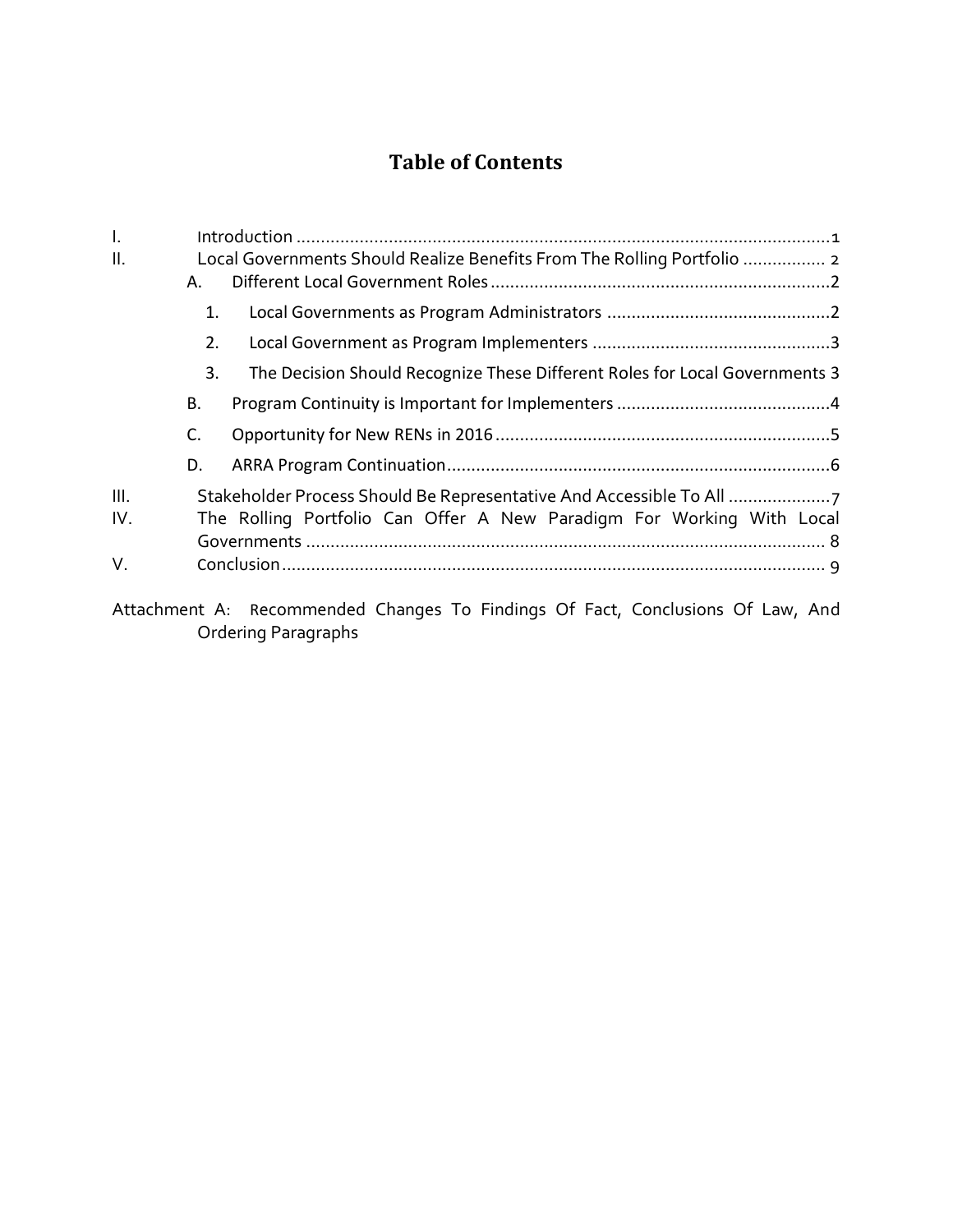#### <span id="page-2-0"></span>**I. INTRODUCTION**

 $\overline{a}$ 

In accordance with the Rules of Practice and Procedure of the California Public Utilities Commission's ("CPUC" or "Commission"), the Local Government Sustainable Energy Coalition (LGSEC)<sup>1</sup> respectfully submits these Comments on the Proposed Decision establishing energy efficiency goals for 2016 and beyond mechanics of the Rolling Portfolio. LGSEC members share commitment to collaborative success, innovation, and accountability in attaining State goals, advancing economic and environmental justice throughout the energy sector, and in transforming energy to a low- or zero-emissions resource.

The LGSEC focuses in these comments on the Rolling Portfolio implementation, which we have long supported. The Commission is poised in related proceedings to adopt changes that hold the potential to increase collaboration and planning across energy management areas, particularly in terms of demand side resources. The California Energy Commission ("CEC") recently adopted the *Existing Buildings Energy Efficiency Action Plan*. These directives, combined with a Rolling Portfolio structure, hold great opportunity to make faster progress in achieving California's climate and energy goals.

The LGSEC recommends that the final decision do the following:

Ensure that local governments in their roles both as Program Administrators and program implementers realize the benefits of the Rolling Portfolio through program continuity and clear communication, particularly between investorowned utilities ("IOUs") and local government partners;

 $1$  The LGSEC is a statewide membership organization of cities, counties, associations and councils of government, special districts, and non-profit organizations that support government entities. Each of these organizations may have different views on elements of these comments, which were approved by the LGSEC's Board. A list of our members can be found at [www.lgsec.org](http://www.lgsec.org/)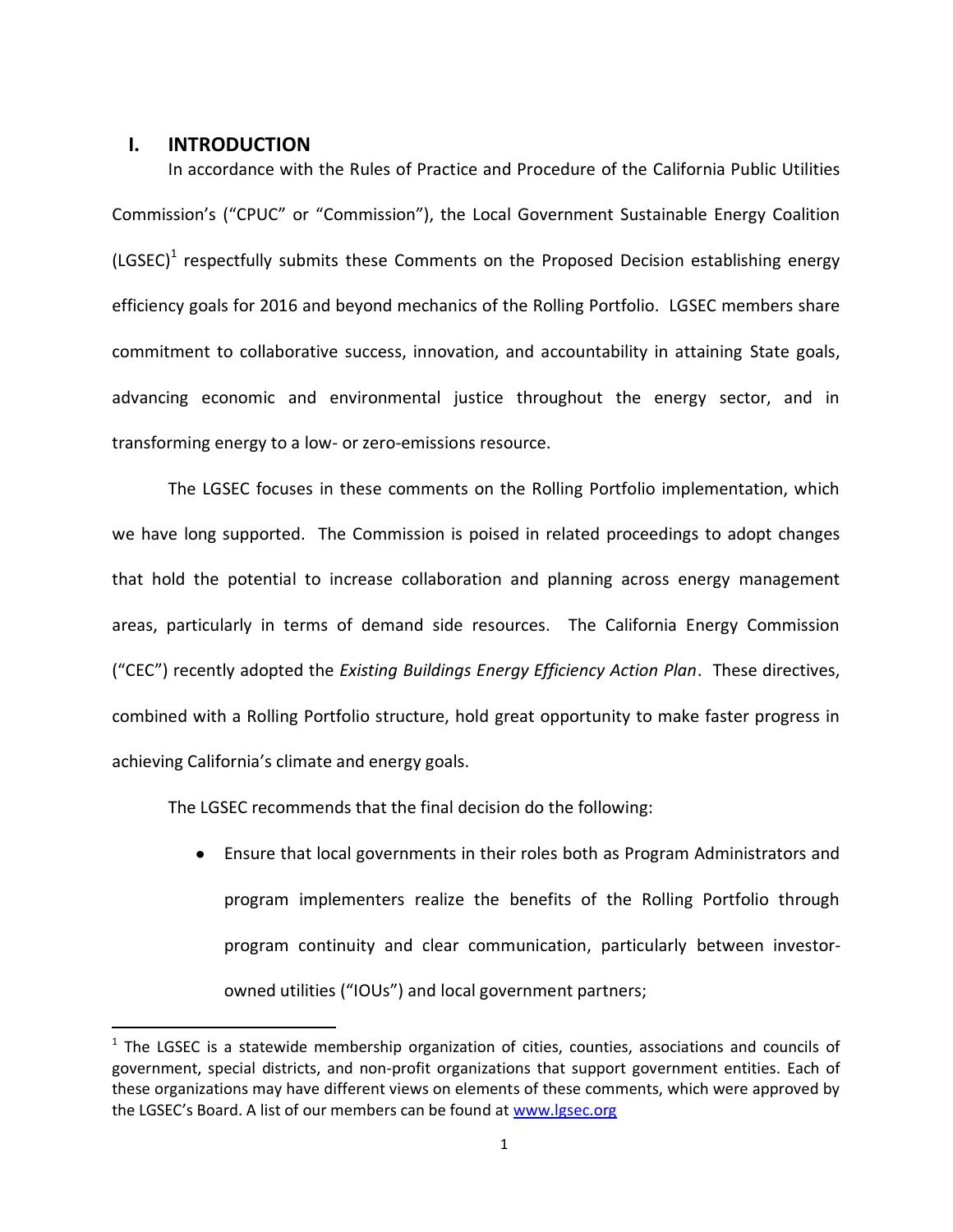- Outline a process for new RENs to apply to the Commission annually, starting in 2016;
- Continue energy efficiency financing programs launched by local governments as part of the American Recovery and Reinvestment Act, in operation today;
- Ensure the stakeholder process is representative and accessible, including rotating leadership, two Chairs, and representation by local governments that implement programs;
- Begin to realize a different paradigm for collaboration between State agencies, especially the CPUC, and local governments.

## <span id="page-3-0"></span>**II. LOCAL GOVERNMENTS SHOULD REALIZE BENEFITS FROM THE ROLLING PORTFOLIO**

### <span id="page-3-1"></span>*A. Different Local Government Roles*

When considering how local governments will participate in Rolling Portfolio energy efficiency activities, it is helpful to remember that there are different roles that local governments fulfill. These are described below.

## **1. Local Governments as Program Administrators**

<span id="page-3-2"></span>Regional Energy Networks ("RENs") and Community Choice Aggregators ("CCAs") have direct control over the management, delivery, and oversight of their energy efficiency portfolios.<sup>2</sup> The utilities act as fiscal agents, and RENS and utilities coordinate and collaborate in numerous areas. CCAs similarly have direct control over their energy efficiency portfolios, a responsibility provided in the CCA authorizing legislation, AB 117 (2003).

 $\overline{a}$ 

 $2$  Decision 12-11-015 defined RENs. See pp. 7-16.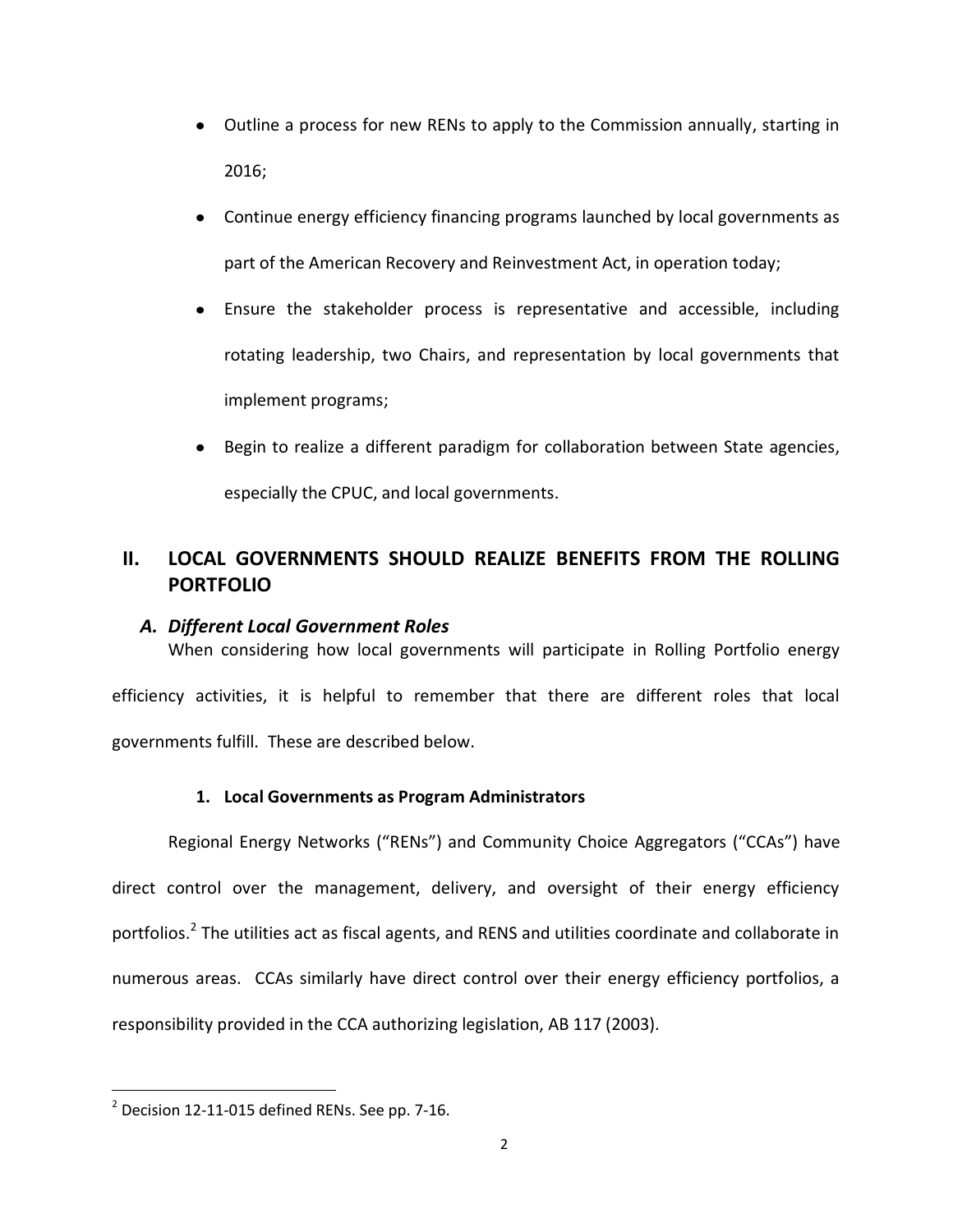RENs and CCAs have administrative responsibilities similar to those of utility Program Administrators, including reporting, EM&V, fiscal management, and related.

#### **2. Local Government as Program Implementers**

<span id="page-4-0"></span>Beginning with the energy crisis in the early 2000s, local governments were provided opportunities to apply directly for funds to implement energy efficiency programs. Over time, these local government programs morphed into partnerships between a local government or group of local governments and the investor-owned utility (or utilities, in areas served by more than one IOU). The utilities have more control over the content and budget of local government partnerships, working with the partners to design programs that satisfy requirements identified in the *California Energy Efficiency Long Term Strategic Plan*. Local governments are key implementers in the partnership programs. There is a long, documented record of achievements by local government partnerships and the importance of local governments as a delivery channel for the utilities. In acting as direct implementers, trusted community and contractor partners, and multi-channel communicators with residents and businesses, local governments have developed expertise and implementation relationships that are not replicable at the same level and cost-effectiveness. However, because they are not Program Administrators these local governments are more vulnerable to unpredictability in the contract process with the IOUs and have no clear direction forward should the IOU decide to shift or cut program budgets.

#### **3. The Decision Should Recognize These Different Roles for Local Governments**

<span id="page-4-1"></span>The decision could go further in clarifying and utilizing these different roles for local governments. Ensuring local governments operate under optimal conditions is important

3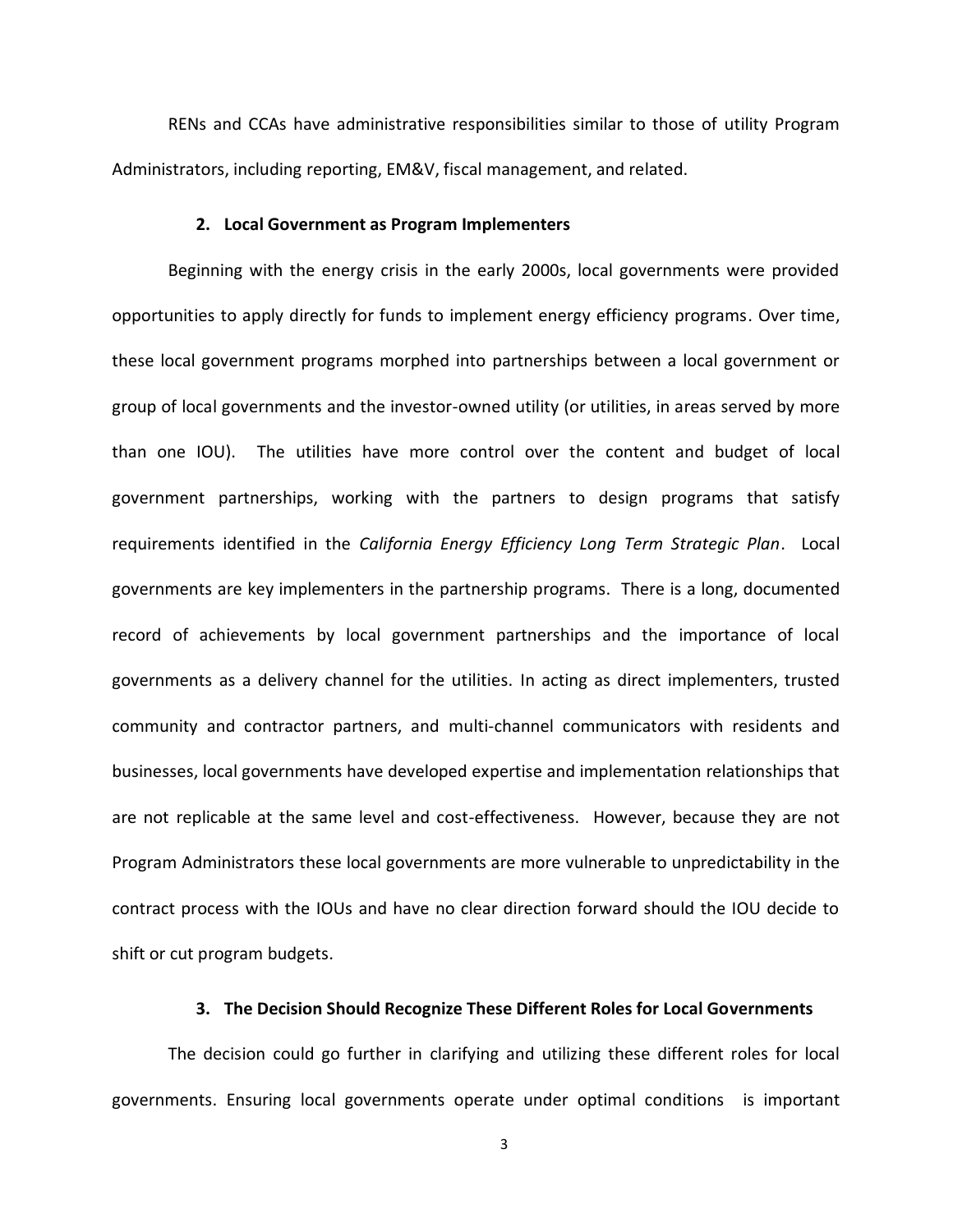because, as will be described below, all local governments participating in energy efficiency programs will be most effective when there is program continuity. We suggest that pp. 45-46 of the Proposed Decision would be an appropriate place to recognize that local governments participate in energy efficiency programs both as Program Administrators and program implementers.

The LGSEC appreciates the discussion of pp. 57-59 of the implementation plans, and the flexibility that is provided to Program Administrators in modifying those implementation plans. And, as program implementers, we have the concerns identified above about unpredictability in the contract process with the utilities.

#### <span id="page-5-0"></span>*B. Program Continuity is Important for Implementers*

The LGSEC appreciates the program continuity that the Rolling Portfolio will provide, particularly to Program Administrators. As long-time partners in this work, the LGSEC assumes this continuity will endure also for local government implementers. While we cannot predict the content of program portfolios in five or eight years, we are confident that opportunities will continue for local governments to implement energy efficiency and related integrated demand side resource programs, particularly as State policy prioritizes greater deployment of distributed energy resources. We respectfully request that the final decision convey the Commission's expectation that there will continue to be a role for programs implemented by local governments over the long term. This could be as simple as adding a sentence in the discussion on p. 45 that "We expect an ongoing role for local governments as partners in implementing energy efficiency programs." We also believe there is value in ensuring that local government partners have adequate notice of proposed modifications to their programs by the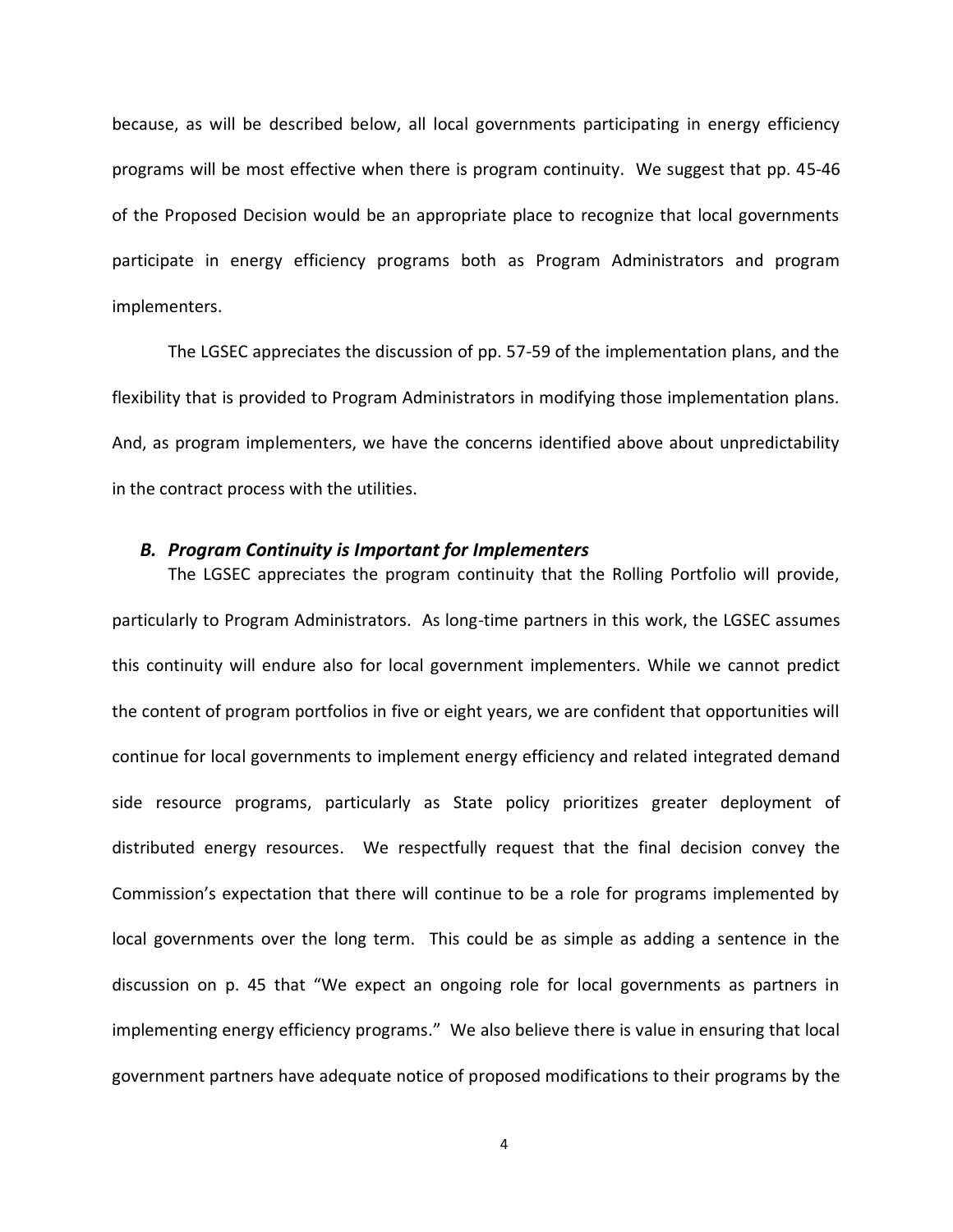utility partner. Local governments dedicate resources, staff, and budgets to projects with the expectation that they will be able to save money and energy. Some projects can take over a year to develop given budgetary planning cycles, our decision-making and projectimplementation process, procurement, etc. Additionally, local government partnership activities are tied in to other programs local governments are providing. Local governments need adequate time to determine and plan for impacts of any changes. The utilities should be required to communicate any changes in local government partnership programs in a transparent, timely manner. Local governments reserve the opportunity to work with the Commission if differences of opinion cannot be resolved.

The LGSEC also suggests the Commission establish guidelines for timely review of custom projects brought forward by local government partners. Working directly with our constituents, local governments have good opportunity to pilot new energy efficiency products and systems that are not 'approved' for rebates and financing. It has been the experience of some LGSEC members that delays of several months, or more, for custom review projects lead to those projects being abandoned by the customer. There must be more accountability for speedy review of custom projects. We recognize that the custom review process is also being addressed in the comments of the Joint Parties, of which the LGSEC is part.

#### <span id="page-6-0"></span>*C. Opportunity for New RENs in 2016*

The Proposed Decision does not address the process for additional local governments to apply to become RENs. The LGSEC is aware of several local governments exploring this option,

5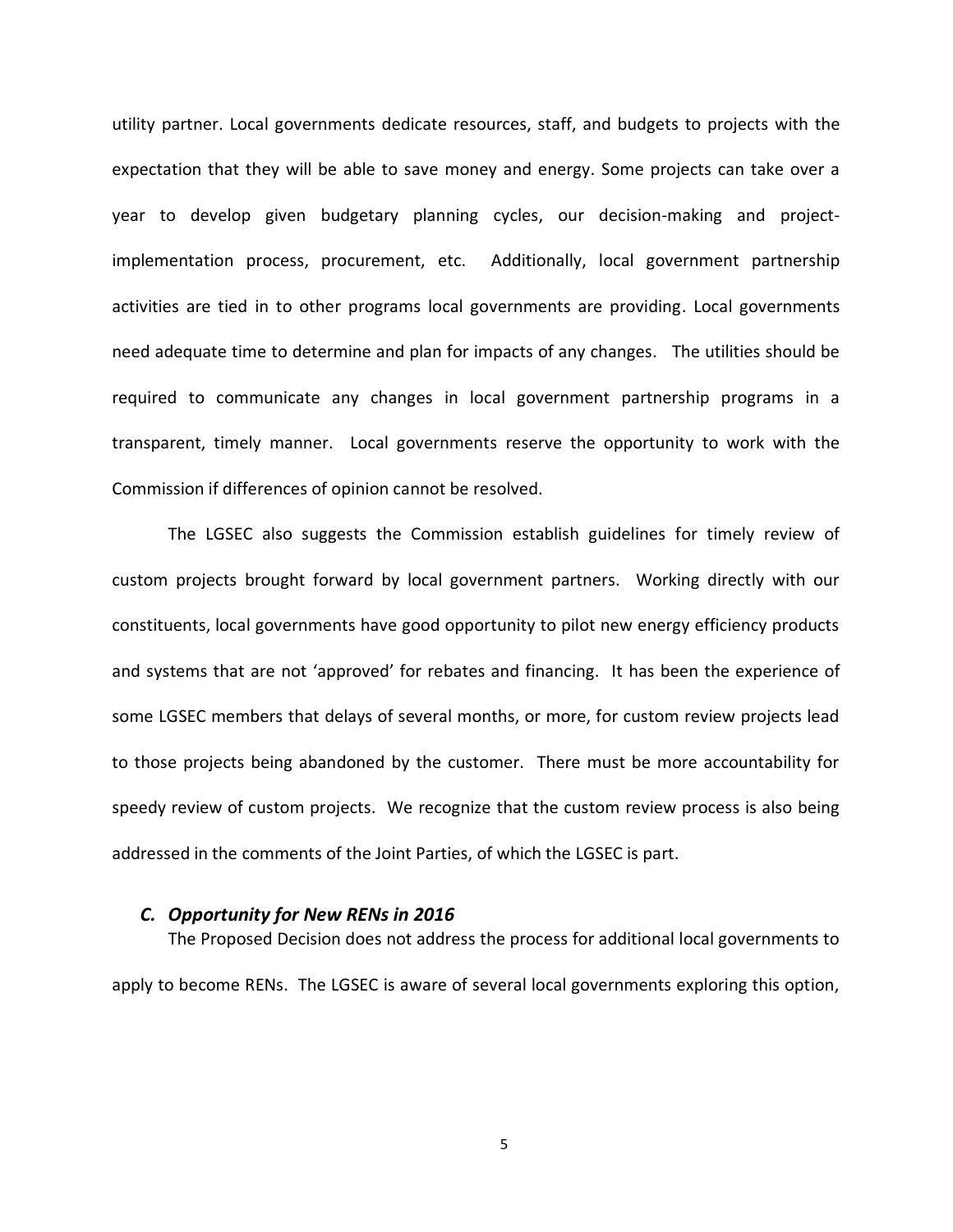based on local priorities and the success of the two existing RENs. $3$  We respectfully suggest that it would be useful, when outlining the process for business plan submittal, to provide guidance for those government organizations that wish to apply to form new RENs. Indicating at this time that new RENs can apply in 2016 will allow those entities to participate in the stakeholder process that will precede the submittal of the business plans. The Commission also should identify the process by which new RENs can be proposed after 2016, once the Rolling Portfolio is in process. The LGSEC recommends this be an ongoing, annual opportunity.

Where the Proposed Decision discusses the schedule for submitting Business Plans in 2016 (p. 53), it should include a statement that "Local governments that wish to form new RENs can also apply at this time by submitting business plans. The Commission will provide further guidance for that process, and the process by which new RENs can form after 2016, in the next decision in Phase II."

#### <span id="page-7-0"></span>*D. ARRA Program Continuation*

 $\overline{a}$ 

In 2012 and 2013-2015, the Commission leveraged programs started under the American Recovery and Reinvestment Act. Some have become RENs, others remain implementers in partnerships with the IOUs. The IOUs may misinterpret the Commission's silence on whether to continue these programs as an open door to shut them down. While statewide financing pilots begin to launch, we should not disrupt programs that have actively engaged lenders and are operating low cost loan products, along with the complementary services necessary to support program uptake. To avoid confusion, program disruption and service gaps, we respectfully recommend that the Commission:

 $3$  We note that CCAs have authority to apply under AB 117 and subsequent implementation by the Commission.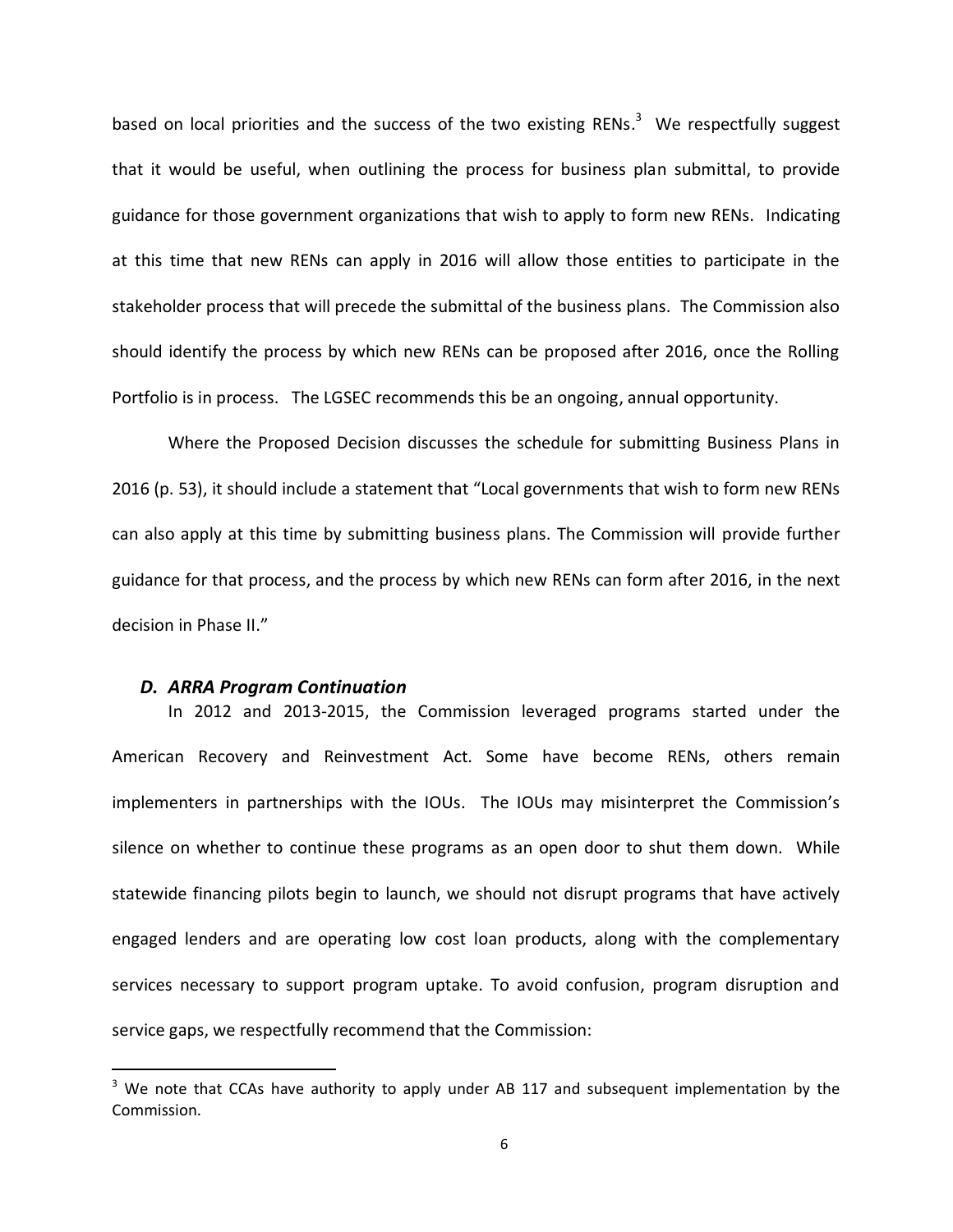- $\cdot \cdot$  Include explicit direction to the utilities regarding continuation of ARRA programs, reinforcing that the Commission's previous direction on ARRA Financing programs still stands:
	- Extend ARRA program residential loan loss reserves through next cycle (at least two years until/if pilots are evaluated and established)
	- Continue ratepayer support for ARRA program support functions at the same scale as 2013-2015
	- Leverage existing local program infrastructure to support Statewide pilots, particularly in areas that are less feasible or effective to implement on a statewide level (i.e. local demand generation, contractor engagement, lender support, project qualification)
	- Encourage continued ARRA program engagement with Statewide pilots to foster greater collaboration during any period of co-existing financing products
- Allow for greater volume of financing projects in both ARRA and Statewide financing pilots, and allow energy savings credits to be calculated for measured not eligible for rebates.

## <span id="page-8-0"></span>**III. STAKEHOLDER PROCESS SHOULD BE REPRESENTATIVE AND ACCESSIBLE TO ALL**

The Coordinating Committee will play an important function in the Rolling Portfolio for

advance collaborative work to develop program portfolios and play an advisory role for the

Commission, which correctly retains authority and responsibility to approve all portfolios. It will

be important for the Coordinating Committee's members to include program implementers.

The Coordinating Committee should include representation from local governments that serve

in implementation roles, which the Commission will see in comments from other parties. On

pp. 68-70 of the Proposed Decision, under the discussion of the Coordinating Committee, the

final decision should state, "The Coordinating Committee should include representation from at

least one local government that has a program implementer role." This is consistent with the

comments from the Joint Parties.

The final Decision should provide more guidance about governance of the Coordinating Committee. The LGSEC believes it is important for leadership of the Coordinating Committee to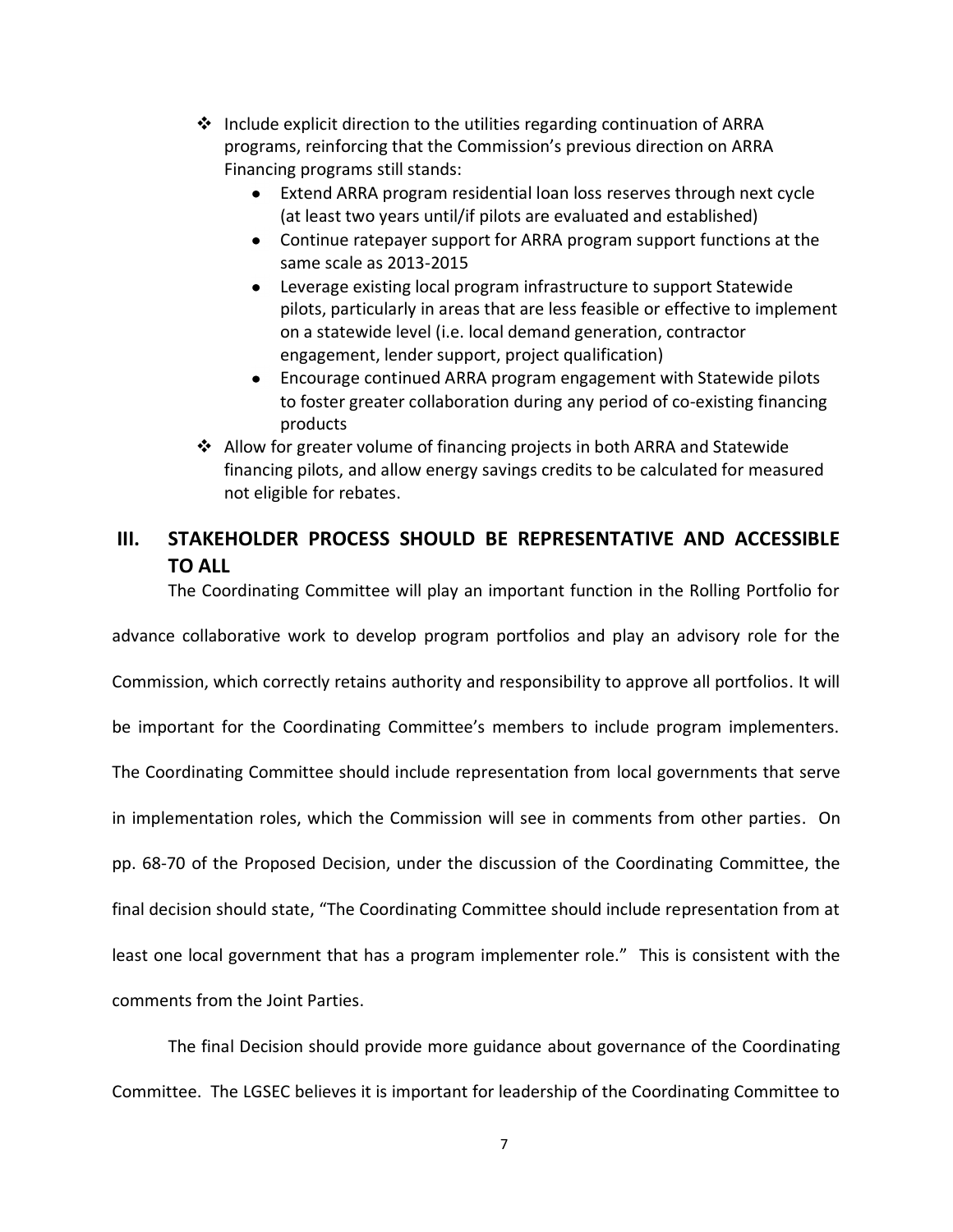rotate on a regular basis. Potential members of the Coordinating Committee should be required to participate in a nomination process, with final appointments made by the Commission. This is akin to the processes local governments use when appointing advisory committees.

The LGSEC concurs with the comments that will be submitted by the Joint Parties that there are already a number of venues where stakeholders gather to collaborate on different aspects of the energy efficiency portfolio. We agree with those parties that there is not a need to create a number of new committees. Rather, we support a thorough examination by the Coordinating Committee in conjunction with interested entities to determine whether there is opportunity to consolidate and streamline the ongoing work.

## <span id="page-9-0"></span>**IV. THE ROLLING PORTFOLIO CAN OFFER A NEW PARADIGM FOR WORKING WITH LOCAL GOVERNMENTS**

Local governments are uniquely capable of helping the State meet its climate and energy goals (climate plans, special authorities, on-the-ground services, local networks, ability to navigate and aggregate their communities). The recently adopted AB 758 Action Plan makes clear that local governments are critical partners in achieving goals for improving efficiency in existing buildings. Aggressive goals from the Governor (to possibly codified in SB 350) require new ways of approaching this work. We also now see a new, ongoing emphasis on looking comprehensively at opportunities, as demonstrated in the Proposed Decision in the Integrated Demand Side Resources proceeding (R.14-01-003).<sup>4</sup>

 $\overline{a}$ 

 $4$  Note the proposed definition in IDSR Proposed Decision of integration of demand-side resources: "A regulatory framework that enables customers to effectively and efficiently choose from an array of demand-side and distributed energy resources. The framework is based on the impact and interaction of such resources on the system as a whole, as well as on customer's energy usage." The goal in the PD is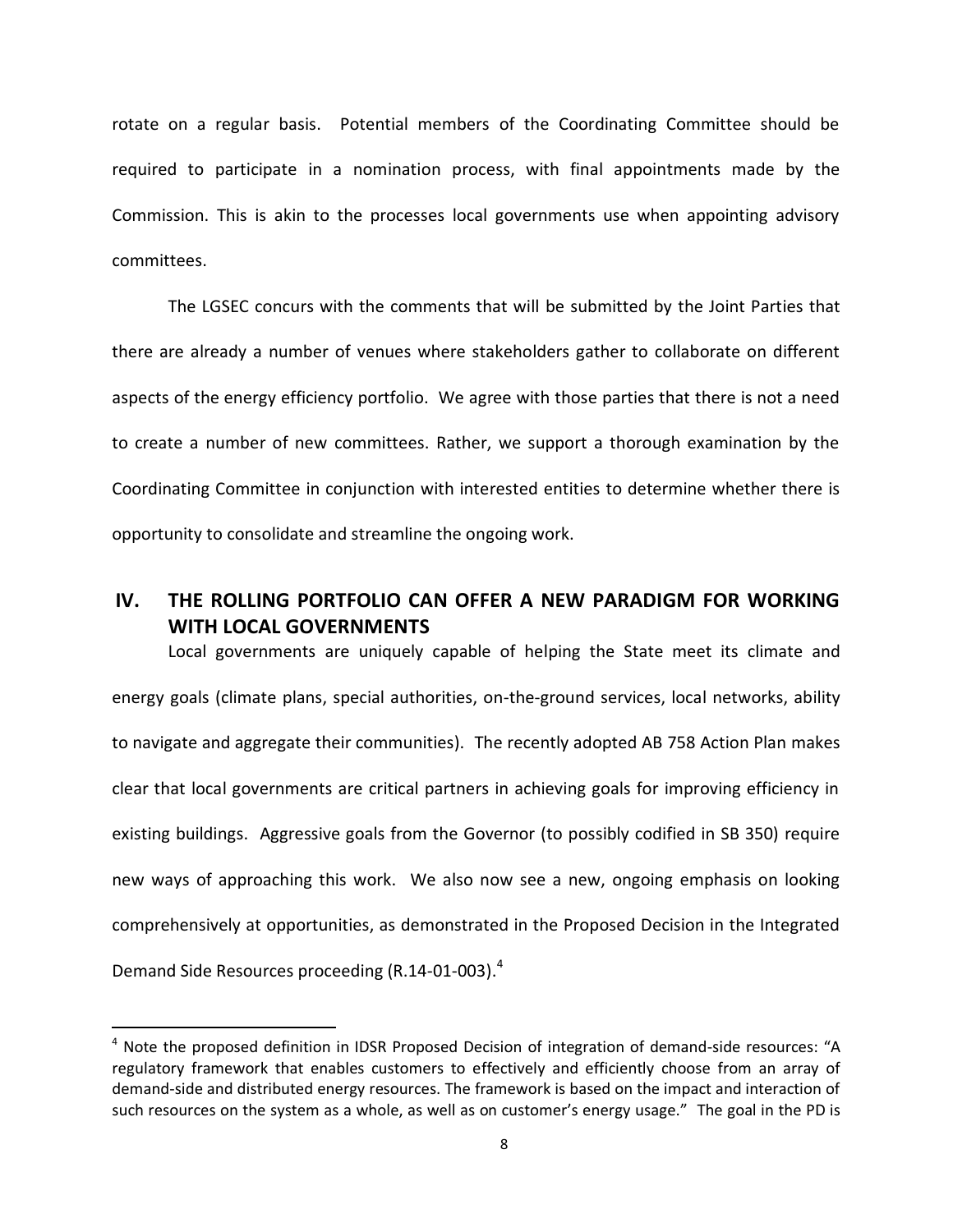While there may not be opportunity in this decision, we encourage the Commission to determine in a future phase how energy efficiency and related demand side programs can better empower local governments to reach their potential to mitigate energy-related emissions. This could include identifying the key obstacles to aligning funding with local government programs that serve State goals, determining constructs that would work best to accomplish the goals, identifying the types of programs are best suited to individuals cities vs regional local government-run programs, identifying local governments are doing well that can be expanded an replicated, and identifying strategic opportunities for local governments that are not currently being funded at all.

The LGSEC respectfully suggests that one place the Commission could immediately initiate this more empowering approach to collaboration with local governments is in the Evaluation, Measurement, and Verification ("EM&V") studies. Going forward, those studies for local government partnership programs should focus on the issues identified above. The LGSEC suggests that the Commission should engage with local governments as it develops its EM&V workplan, to better identify areas of possible study.

#### <span id="page-10-0"></span>**V. CONCLUSION**

 $\overline{a}$ 

The Proposed Decision moves the dial on energy efficiency by providing Program Administrators greater continuity and certainty, as well as important flexibilities. The Commission should ensure that the Rolling Portfolio continues to empower all market

<sup>&</sup>quot;To deploy distributed resources that provide optimal customer and system benefits, while enabling California to reach its climate objectives."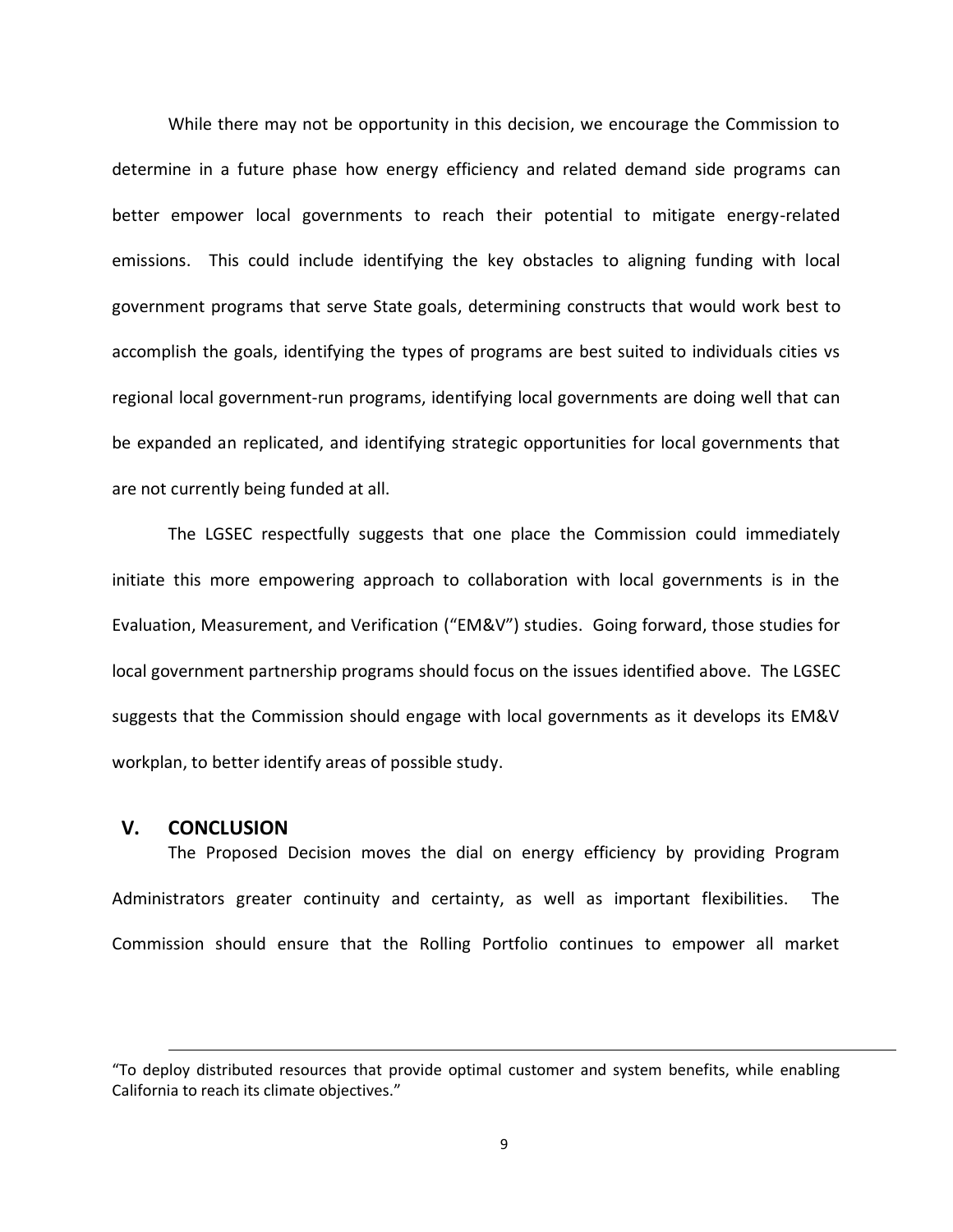participants, particularly critical partners, including local governments. We look forward to continuing to contribute in our roles as Program Administrators and program implementers.

September 8, 2015 Respectfully submitted,

holy Inder

Jody S. London

Jody London Consulting P.O. Box 3629 Oakland, California 94609 Telephone: (510) 459-0667 E-mail: jody\_london\_consulting@earthlink.net

For THE LOCAL GOVERNMENT SUSTAINABLE ENERGY COALITION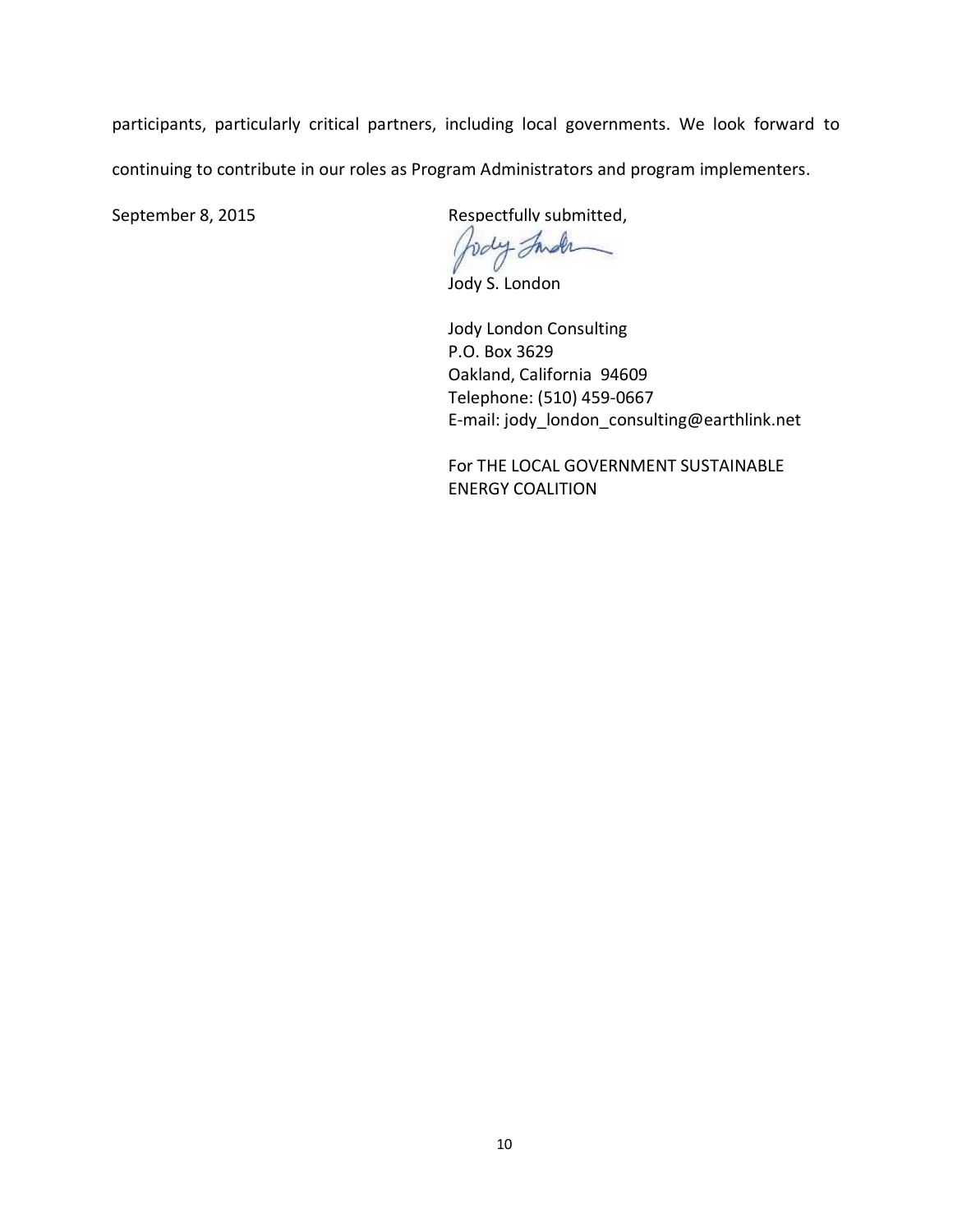## <span id="page-12-1"></span><span id="page-12-0"></span>**ATTACHMENT A: RECOMMENDED CHANGES TO FINDINGS OF FACT, CONCLUSIONS OF LAW, AND ORDERING PARAGRAPHS**

### **Findings of Fact**

*Add*:

17. Local governments participate in energy efficiency programs as both Program Administrators and program implementers.

xx. The Commission has previously continued financing programs initiated by local governments as part of the American Recovery and Reinvestment Act.

### **Conclusions of Law**

*Add:*

13. The Coordinating Committee should include representation from at least one local government in a program implementer role.

21. The Commission anticipates an ongoing role for local governments as partners in achieving energy efficiency and climate goals.

xx. Local government ARRA financing programs continue to operate today, producing energy savings, and should be continued.

xx. It is reasonable to allow new RENs to apply in 2016 when Program Administrators file their business plans. After 2016, new RENs can apply to the Commission annually.

## **Ordering Paragraphs**

17. We eliminate requirements that energy efficiency program administrators (PAs) file advice letters for authorization to shift funds among authorized programs. If Commission Staff or stakeholders identify fund-shifting activities that substantially depart from Commission policy direction or, in the opinion of Commission Staff or stakeholders, are not in the best interest of ratepayers and/or the efficiency portfolios they may raise their concerns in a protest to the PA concerns next budget advice letter. Utilities shall communicate any changes in local government partnership programs in a transparent, timely manner.

20. Until the Commission's next Phase II decision in this proceeding, energy efficiency program administrators (PAs) may move forward under the existing Third Party Programs framework.